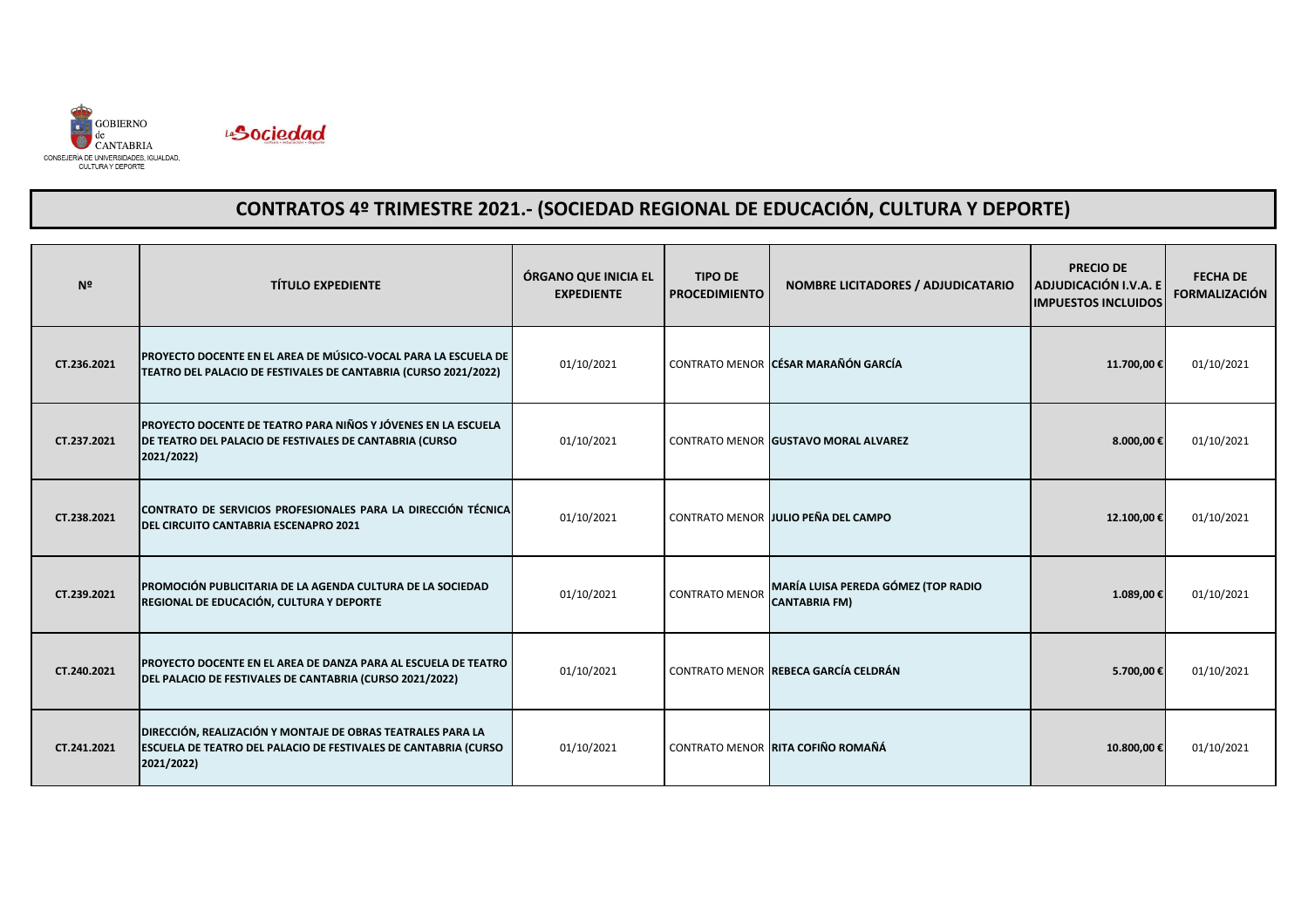



| N <sup>2</sup> | <b>TÍTULO EXPEDIENTE</b>                                                                                                  | ÓRGANO QUE INICIA EL<br><b>EXPEDIENTE</b> | <b>TIPO DE</b><br><b>PROCEDIMIENTO</b> | <b>NOMBRE LICITADORES / ADJUDICATARIO</b>                           | <b>PRECIO DE</b><br>ADJUDICACIÓN I.V.A. E<br><b>IMPUESTOS INCLUIDOS</b> | <b>FECHA DE</b><br><b>FORMALIZACIÓN</b> |
|----------------|---------------------------------------------------------------------------------------------------------------------------|-------------------------------------------|----------------------------------------|---------------------------------------------------------------------|-------------------------------------------------------------------------|-----------------------------------------|
| CT.242.2021    | CONTRATO DE SERVICIOS PROFESIONALES PARA LA COORDINACIÓN DE<br>PRODUCCIÓN EJECUTIVA DEL CIRCUITO CANTABRIA ESCENAPRO 2021 | 01/10/2021                                |                                        | <b>CONTRATO MENOR THE MONKEY BOX S.L</b>                            | 13.310,00€                                                              | 01/10/2021                              |
| CT.243.2021    | CONTRATO DE COLABORACIÓN CON EL CLUB BÁSICO DEPORTIVO TENIS<br>DE MESA TORRELAVEGA (TEMPORADA 2021/2022)                  | 04/10/2021                                | <b>CONTRATO MENOR</b>                  | CLUB BÁSICO DEPORTIVO ELEMENTAL TENIS DE<br><b>MESA TORRELAVEGA</b> | 10.150,00€                                                              | 04/10/2021                              |
| CT.244.2021    | PATROCINIO PUBLICITARIO DE LA SOCIEDAD REGIONAL DE EDUCACIÓN,<br>CULTURA Y DEPORTE DURANTE LA TEMPORADA 2021/2022         | 04/10/2021                                |                                        | CONTRATO MENOR CLUB DEPORTIVO DE FÚTBOL CAYÓN                       | 6.050,00€                                                               | 04/10/2021                              |
| CT.245.2021    | ORGANIZACIÓN DE UN CONCIERTO DE LA ORQUESTA SINFÓNICA DEL<br><b>CANTÁBRICO (OSCAN)</b>                                    | 05/10/2021                                | NEGOCIADO SIN<br>PUBLICIDAD            | ASOCIACIÓN CULTURAL ORQUESTA DEL<br><b>CANTÁBRICO (OSCAN)</b>       | 26.015,00€                                                              | 05/10/2021                              |
| CT.246.2021    | COORDINACIÓN DE SEGURIDAD Y SALUD DE LAS OBRAS DE REFORMA DE<br>LA PLANTA 2º Y CUBIERTA DEL MUSEO MARÍTIMO DEL CANTÁBRICO | 05/10/2021                                |                                        | <b>CONTRATO MENOR GREPCON HSE &amp; SERVICES</b>                    | 7.387,05€                                                               | 05/10/2021                              |
| CT.247.2021    | DIRECCIÓN DE OBRA PARA LA REFORMA DE LA PLANTA 2º Y CUBIERTA<br>DEL MUSEO MARÍTIMO DEL CANTÁBRICO                         | 05/10/2021                                |                                        | CONTRATO MENOR ZOOCO DESIGN S.L.P.                                  | 14.520,00€                                                              | 05/10/2021                              |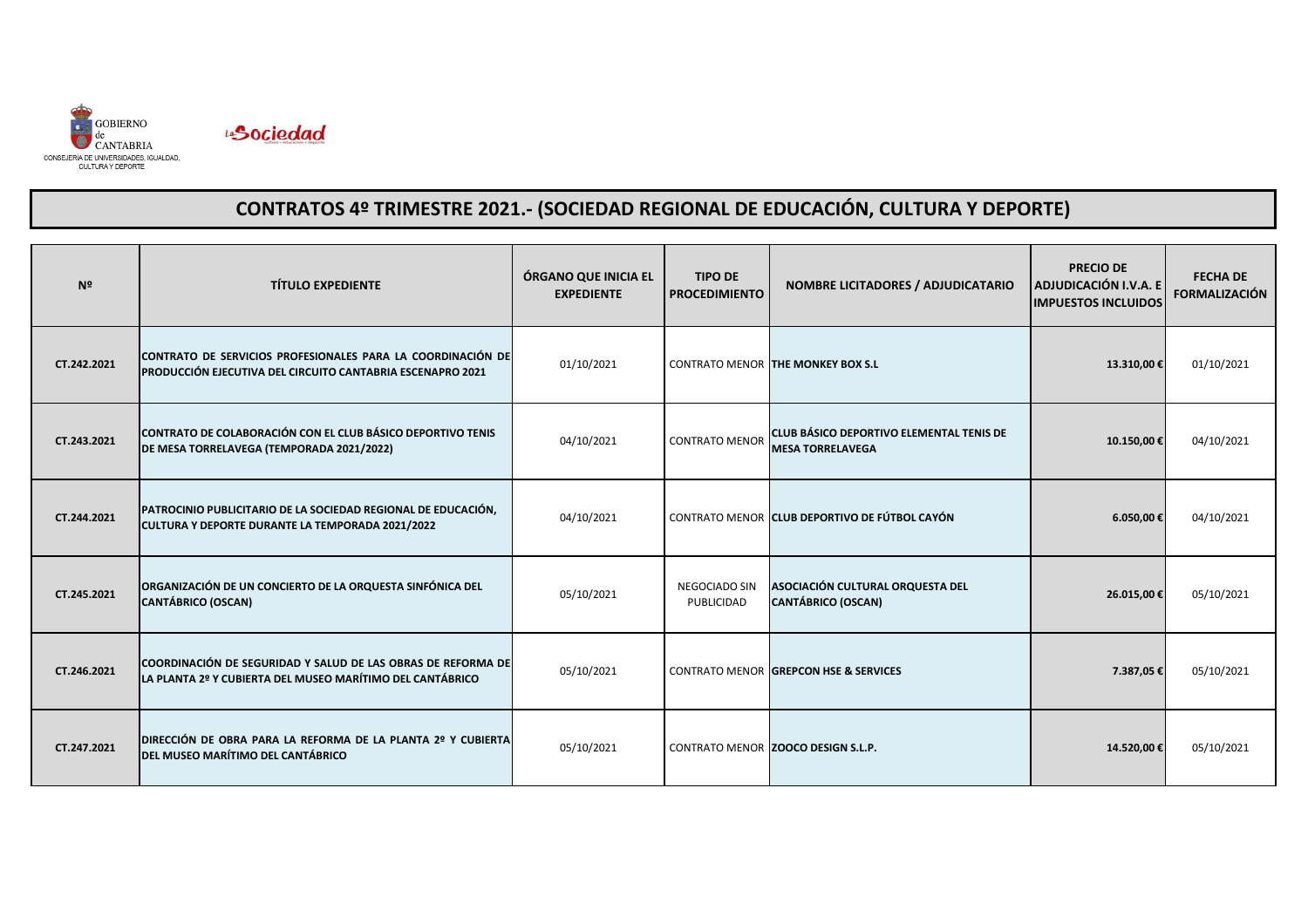



| Nº          | <b>TÍTULO EXPEDIENTE</b>                                                                                                                                           | ÓRGANO QUE INICIA EL<br><b>EXPEDIENTE</b> | <b>TIPO DE</b><br><b>PROCEDIMIENTO</b> | NOMBRE LICITADORES / ADJUDICATARIO                   | <b>PRECIO DE</b><br><b>ADJUDICACIÓN I.V.A. E</b><br><b>IMPUESTOS INCLUIDOS</b> | <b>FECHA DE</b><br><b>FORMALIZACIÓN</b> |
|-------------|--------------------------------------------------------------------------------------------------------------------------------------------------------------------|-------------------------------------------|----------------------------------------|------------------------------------------------------|--------------------------------------------------------------------------------|-----------------------------------------|
| CT.248.2021 | CONTRATO DE PATROCINIO DE LA SOCIEDAD REGIONAL DE EDUCACIÓN,<br>CULTURA Y DEPORTE S.L. PARA LA PARTICIPACIÓN DE FRANCISCO J.<br>BENAVENTE DEL RÍO EN EL DAKAR 2022 | 06/10/2021                                |                                        | CONTRATO MENOR FRANCISCO JAVIER BENAVENTE DEL RÍO    | 4.840,00€                                                                      | 06/10/2021                              |
| CT.249.2021 | ORGANIZACIÓN TÉCNICA Y ARTÍSTICA DE UN CONCIERTO DE LA GIRA<br>TRÓPICO DE COVADONGA DEL ARTISTA RODRIGO CUEVAS                                                     | 07/10/2021                                |                                        | CONTRATO MENOR RODRIGO CUEVAS GONZÁLEZ               | 9.680,00€                                                                      | 07/10/2021                              |
| CT.250.2021 | PROMOCIÓN DE ACTIVIDADES CULTURALES, ARTÍSTICAS Y DEPORTIVAS<br><b>DESARROLLADAS POR LA SRECD MEDIANTE DIFUSIÓN INFORMATIVA Y</b><br><b>PUBLICITARIA</b>           | 08/10/2021                                | <b>CONTRATO MENOR</b>                  | SANTIAGO TOCA ROLDÁN (SANTANDER CIUDAD<br>VIVA.COM)  | 1.815,00€                                                                      | 08/10/2021                              |
| CT.251.2021 | ORGANIZACIÓN TÉCNICA Y ARTÍSTICA DE UNA REPRESENTACIÓN DE LA<br><b>OBRA "LOS HERMANOS MACHADO"</b>                                                                 | 08/10/2021                                |                                        | CONTRATO MENOR TEATRO DEL TEMPLE S.L.                | 4.356,00€                                                                      | 08/10/2021                              |
| CT.252.2021 | DESMONTAJE Y REPARACIÓN DE CUATRO BOMBAS DE RECIRCULACIÓN EN<br>INSTALACIÓN DE CLIMATIZACIÓN DE SALA ARGENTA                                                       | 13/10/2021                                |                                        | CONTRATO MENOR AGUSTÍN LLATA LEZCANO (IFONCAL)       | 8.336,42€                                                                      | 13/10/2021                              |
| CT.253.2021 | ORGANIZACIÓN TÉCNICA Y ARTÍSTICA DE UNA REPRESENTACIÓN DE LA<br><b>OBRA "REY LEAR"</b>                                                                             | 15/10/2021                                |                                        | CONTRATO MENOR CENTRO DE PRODUCCIONES TEATRALES S.L. | 10.890,00€                                                                     | 15/10/2021                              |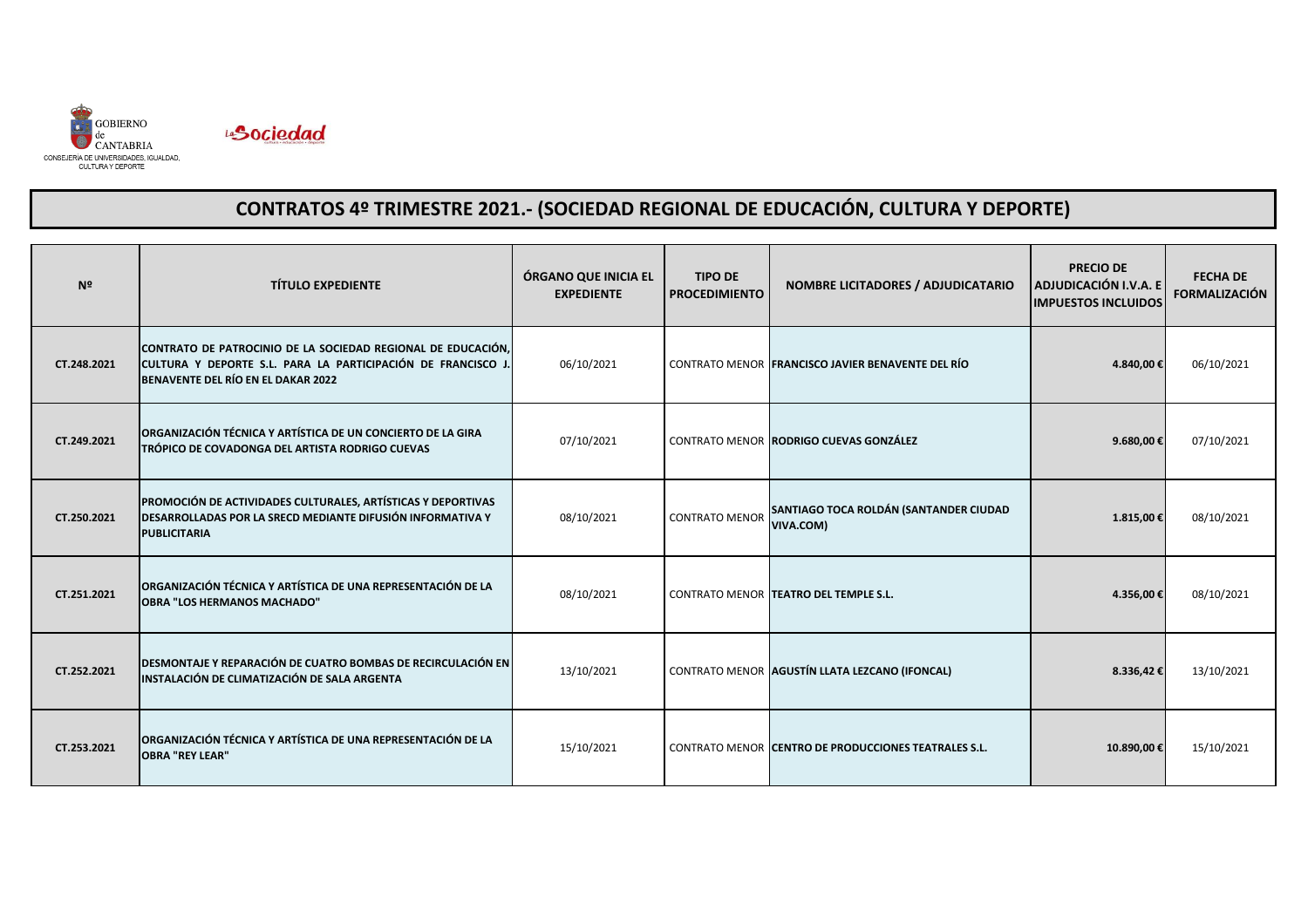



| N <sup>2</sup> | <b>TÍTULO EXPEDIENTE</b>                                                                                          | ÓRGANO QUE INICIA EL<br><b>EXPEDIENTE</b> | <b>TIPO DE</b><br><b>PROCEDIMIENTO</b> | NOMBRE LICITADORES / ADJUDICATARIO                   | <b>PRECIO DE</b><br>ADJUDICACIÓN I.V.A. E<br><b>IMPUESTOS INCLUIDOS</b> | <b>FECHA DE</b><br><b>FORMALIZACIÓN</b> |
|----------------|-------------------------------------------------------------------------------------------------------------------|-------------------------------------------|----------------------------------------|------------------------------------------------------|-------------------------------------------------------------------------|-----------------------------------------|
| CT.254.2021    | ORGANIZACIÓN DE UN CONCIERTO DE PSYCHIC EQUALIZER EN EL PALACIO<br><b>DE FESTIVALES DE CANTABRIA</b>              | 15/10/2021                                |                                        | CONTRATO MENOR HUGO SELLES GONZÁLEZ                  | 3.630,00€                                                               | 15/10/2021                              |
| CT.255.2021    | ORGANIZACIÓN TÉCNICA Y ARTÍSTICA DE UNA REPRESENTACIÓN DE LA<br><b>OBRA "EL GATO CON BOTAS"</b>                   | 20/10/2021                                |                                        | CONTRATO MENOR MARTA MARÍA LÓPEZ MAZORRA             | 1.694,00€                                                               | 20/10/2021                              |
| CT.256.2021    | EJECUCIÓN MATERIAL DE LAS OBRAS DE REFORMA DE LA PLANTA 2º Y<br><b>CUBIERTA DEL MUSEO MARÍTIMO DEL CANTÁBRICO</b> | 22/10/2021                                |                                        | CONTRATO MENOR TAFER PROYECTOS Y OBRAS S.L.          | 14.520,00€                                                              | 22/10/2021                              |
| CT.257.2021    | <b>ORGANIZACIÓN DE CONCIERTO DE LA NDR ELBPHILARMONIE ORCHESTER</b><br><b>HAMBURGO</b>                            | 25/10/2021                                | NEGOCIADO SIN<br>PUBLICIDAD            | <b>AIJONMUSIC S.A.</b>                               | 102.850,00€                                                             | 25/10/2021                              |
| CT.258.2021    | <b>CONTRATO DE PATROCINIO PUBLICITARIO CON EL CLUB DE BALONMANO</b><br>SANTOÑA TEMPORADA 2021/2022                | 25/10/2021                                |                                        | CONTRATO MENOR CLUB DE BALONMANO SANTOÑA             | 15.000,00€                                                              | 25/10/2021                              |
| CT.259.2021    | CONTRATO DE PATROCINIO PUBLICITARIO TEMPORADA 2022                                                                | 25/10/2021                                |                                        | CONTRATO MENOR CLUB DEPORTIVO ELEMENTAL ABEGÓN SPORT | 18.150,00€                                                              | 25/10/2021                              |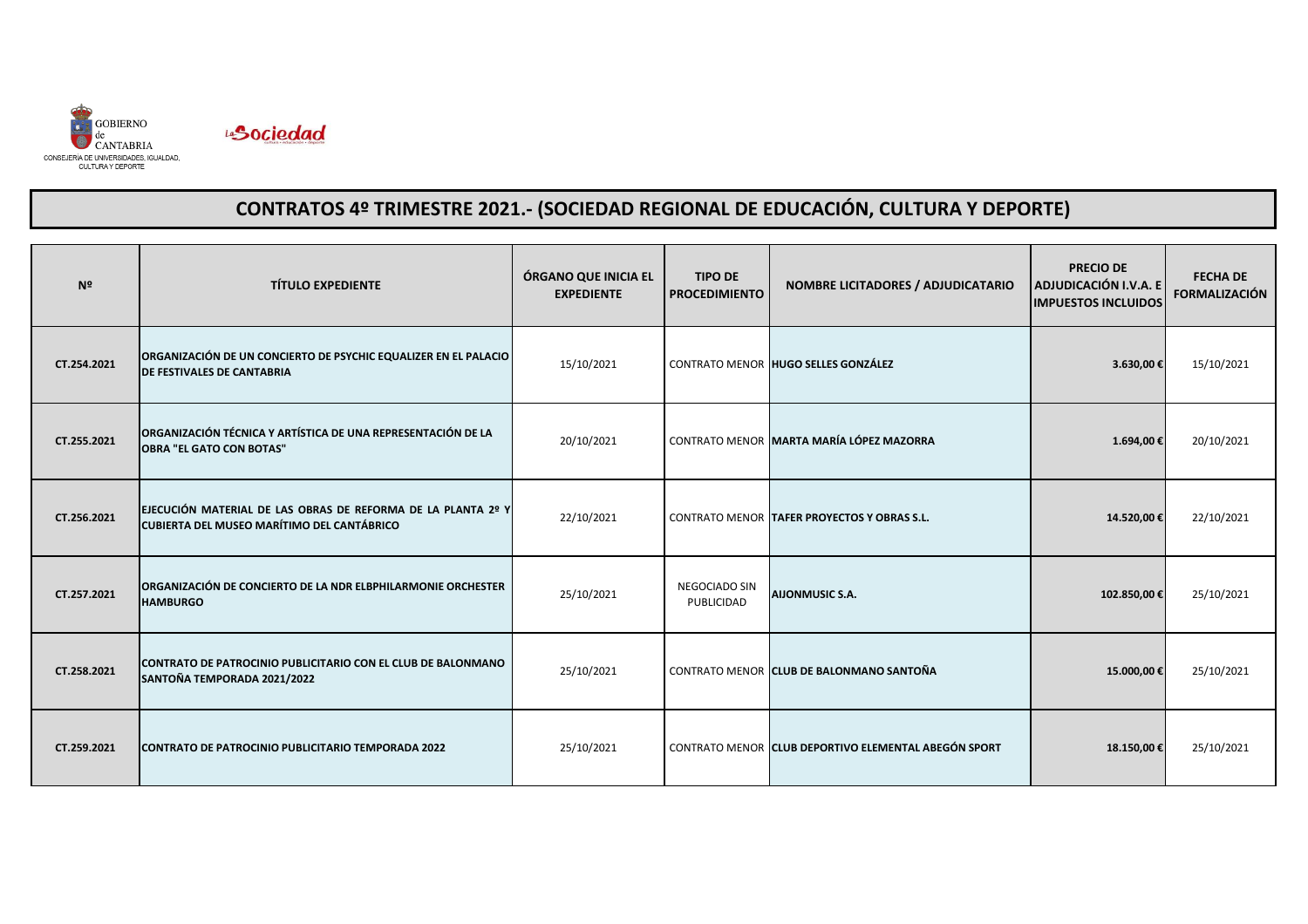



| Nº          | <b>TÍTULO EXPEDIENTE</b>                                                                                                                                                                | ÓRGANO QUE INICIA EL<br><b>EXPEDIENTE</b> | <b>TIPO DE</b><br><b>PROCEDIMIENTO</b> | <b>NOMBRE LICITADORES / ADJUDICATARIO</b>                   | <b>PRECIO DE</b><br>ADJUDICACIÓN I.V.A. E<br><b>IMPUESTOS INCLUIDOS</b> | <b>FECHA DE</b><br><b>FORMALIZACIÓN</b> |
|-------------|-----------------------------------------------------------------------------------------------------------------------------------------------------------------------------------------|-------------------------------------------|----------------------------------------|-------------------------------------------------------------|-------------------------------------------------------------------------|-----------------------------------------|
| CT.260.2021 | REFORMA DE LA PLANTA SEGUNDA Y CUBIERTA DEL MUSEO MARÍTIMO<br><b>DEL CANTÁBRICO</b>                                                                                                     | 27/10/2021                                | ABIERTO<br><b>SIMPLIFICADO</b>         | ROTEDAMA CONSTRUCTORA S.L.                                  | 1.149.237,16€                                                           | 27/10/2021                              |
| CT.261.2021 | CONTRATO DE SERVICIO PARA LA REFORMA DEL PROYECTO DE EJECUCIÓN<br>Y ESTUDIO DE SEGURIDAD Y SALUD DEL PALACIO JAIME DEL AMO EN EL<br>MUNICIPIO DE SUANCES, PARA CENTRO CULTURAL Y TEATRO | 27/10/2021                                |                                        | CONTRATO MENOR VELARDE DESARROLLO DE PROYECTOS S.L.         | 17.847,50€                                                              | 27/10/2021                              |
| CT.262.2021 | ORGANIZACIÓN TÉCNICA Y ARTÍSTICA DE UNA REPRESENTACIÓN DE LA<br><b>OBRA TEATRAL "EL CABALLERO INCIERTO"</b>                                                                             | 29/10/2021                                |                                        | CONTRATO MENOR PRODUCCIONES COME Y CALLA S.L.               | 5.868,50€                                                               | 29/10/2021                              |
| CT.263.2021 | REDACCIÓN DE ANTEPROYECTO Y ESTUDIOS PREVIOS, PROYECTO BÁSICO<br>Y PROYECTO DE EJECUCIÓN PARA LAS OBRAS DE REHABILITACIÓN DE LAS<br><b>ESCUELAS Y CASA DEL MAESTRO EN FONTIBRE</b>      | 02/11/2021                                |                                        | CONTRATO MENOR ANABEL GARCÍA LINARES (BERRAZUETA & LINARES) | 15.536,40€                                                              | 02/11/2021                              |
| CT.264.2021 | <b>CONTRATO DE PATROCINIO PUBLICITARIO DEL CLUB BALONMANO</b><br>ELEMENTAL SINFÍN EN LA LIGA ASOBAL DURANTE LA TEMPORADA<br>2021/2022                                                   | 02/11/2021                                |                                        | CONTRATO MENOR CLUB BALONMANO ELEMENTAL SINFÍN              | 18.150,00€                                                              | 02/11/2021                              |
| CT.265.2021 | <b>ICONTRATO DE PATROCINIOO SPONSORING CON EL CLUB DEPORTIVO</b><br>ELEMENTAL ESTELA (TEMPORADA 2021/2022)                                                                              | 02/11/2021                                |                                        | CONTRATO MENOR ICLUB DEPORTIVO ELEMENTAL ESTELA             | 18.150,00€                                                              | 02/11/2021                              |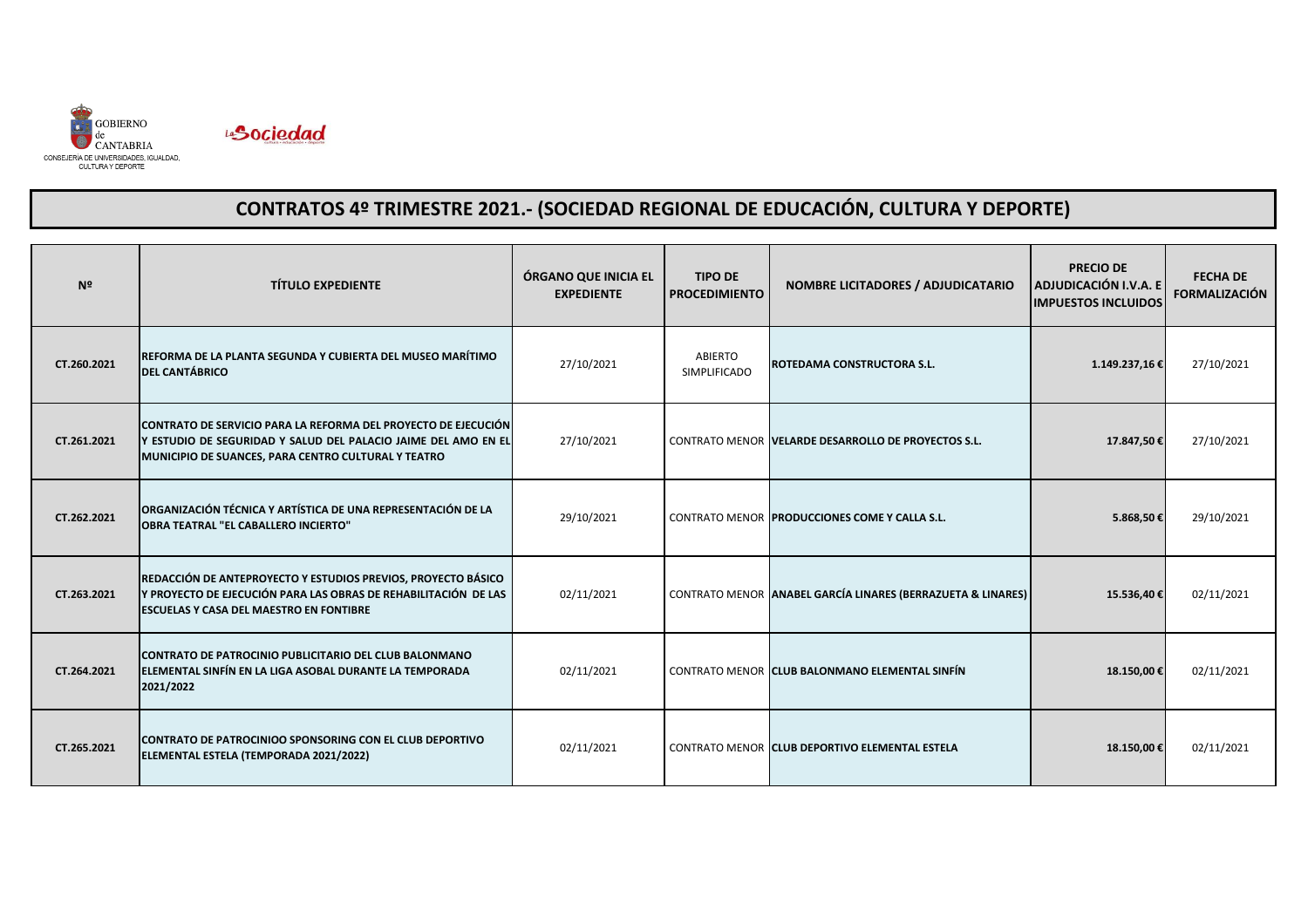



| N <sup>2</sup> | <b>TÍTULO EXPEDIENTE</b>                                                                                                                       | ÓRGANO QUE INICIA EL<br><b>EXPEDIENTE</b> | <b>TIPO DE</b><br><b>PROCEDIMIENTO</b> | <b>NOMBRE LICITADORES / ADJUDICATARIO</b>                   | <b>PRECIO DE</b><br>ADJUDICACIÓN I.V.A. E<br><b>IMPUESTOS INCLUIDOS</b> | <b>FECHA DE</b><br><b>FORMALIZACIÓN</b> |
|----------------|------------------------------------------------------------------------------------------------------------------------------------------------|-------------------------------------------|----------------------------------------|-------------------------------------------------------------|-------------------------------------------------------------------------|-----------------------------------------|
| CT.266.2021    | SUMINISTRO E INSTALACIÓN DE PANEL EN LA SALA MAURO MURIEDAS DE<br>TORRELAVEGA PARA LA CREACIÓN DE ESPACIOS                                     | 03/11/2021                                | <b>CONTRATO MENOR GESTIDEA S.L.</b>    |                                                             | 18.065,30€                                                              | 03/11/2021                              |
| CT.267.2021    | CONTRATO DE PATROCINIO DEL PROYECTO "ENTREVISTAS DE MÚSICA EN<br>EL MARCO DEL 30 ANIVERSARIO DEL PALACIO DE FESTIVALES DE<br><b>CANTABRIA"</b> | 08/11/2021                                |                                        | CONTRATO MENOR EDITORIAL CANTABRIA S.A.                     | 13.431,00€                                                              | 08/11/2021                              |
| CT.268.2021    | ORGANIZACIÓN DE UN CONCIERTO DE LA ACADEMIA MÚSICA ANTIGUA<br>DE CANTABRIA JUNTO A LA CAMERATA CORAL UNIVERSIDAD DE<br><b>CANTABRIA</b>        | 09/11/2021                                |                                        | CONTRATO MENOR ACADEMIA DE MÚSICA ANTIGUA DE CANTABRIA      | 17.545,00€                                                              | 09/11/2021                              |
| CT.269.2021    | CONTRATO DE PATROCINIO CON EL CLUB DEPORTIVO ELEMENTAL DE<br>BALONCESTO PAS PARA LA TEMPORADA 2021/2022                                        | 09/11/2021                                | <b>CONTRATO MENOR</b>                  | <b>CLUB DEPORTIVO ELEMENTAL DE BALONCESTO</b><br><b>PAS</b> | 10.890,00€                                                              | 09/11/2021                              |
| CT.270.2021    | ORGANIZACIÓN TÉCNICA Y ARTÍSTICA DE DOS REPRESENTACIONES DE LA<br><b>OBRA TEATRAL "EL HOMBRE ALMOHADA"</b>                                     | 10/11/2021                                | <b>NEGOCIADO SIN</b><br>PUBLICIDAD     | PRODUCCIONES ABU S.L.                                       | 22.990,00€                                                              | 10/11/2021                              |
| CT.271.2021    | ORGANIZACIÓN TÉCNICA Y ARTÍSTICA DE DOS REPRESENTACIONES DE LA<br><b>OBRA TEATRAL "LOS PAZOS DE ULLOA"</b>                                     | 10/11/2021                                | <b>NEGOCIADO SIN</b><br>PUBLICIDAD     | SECUENCIA 3 ARTES Y COMUNICACIÓN S.L.                       | 24.805,00€                                                              | 10/11/2021                              |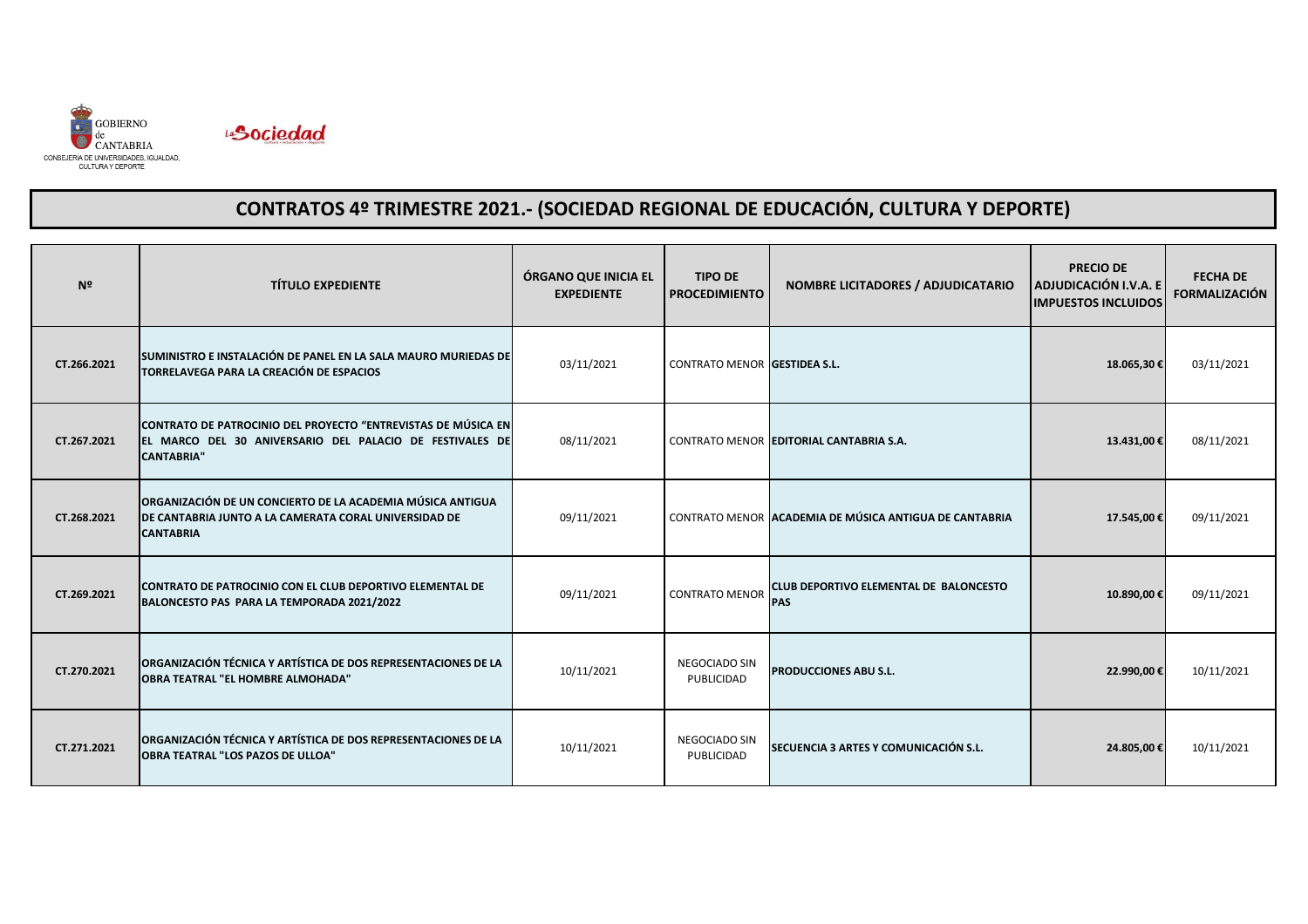



| N <sup>2</sup> | <b>TÍTULO EXPEDIENTE</b>                                                                                | ÓRGANO QUE INICIA EL<br><b>EXPEDIENTE</b> | <b>TIPO DE</b><br><b>PROCEDIMIENTO</b> | NOMBRE LICITADORES / ADJUDICATARIO                            | <b>PRECIO DE</b><br>ADJUDICACIÓN I.V.A. E<br><b>IMPUESTOS INCLUIDOS</b> | <b>FECHA DE</b><br><b>FORMALIZACIÓN</b> |
|----------------|---------------------------------------------------------------------------------------------------------|-------------------------------------------|----------------------------------------|---------------------------------------------------------------|-------------------------------------------------------------------------|-----------------------------------------|
| CT.272.2021    | GALA INTERNACIONAL DE LOS MEJORES MAGOS DEL MUNDO EN EL<br><b>PALACIO DE FESTIVALES DE CANTABRIA</b>    | 15/11/2021                                |                                        | CONTRATO MENOR RAUL ALEGRÍA RODRÍGUEZ                         | 18.150,00€                                                              | 15/11/2021                              |
| CT.273.2021    | ORGANIZACIÓN DE UN CONCIERTO DEL TENOR FABIO ARMILIATO Y LA<br><b>PIANISTA CRISTINA PRESMANES</b>       | 17/11/2021                                |                                        | CONTRATO MENOR MARÍA CRISTINA ALONSO PRESMANES                | 6.292,00€                                                               | 17/11/2021                              |
| CT.274.2021    | ORGANIZACIÓN TÉCNICA Y ARTÍSTICA DE UNA REPRESENTACIÓN DE LA<br><b>OBRA "INTO THE WHITE"</b>            | 18/11/2021                                |                                        | CONTRATO MENOR ASOCIACIÓN ARTÍSTICA NI PU NI PA               | 4.500,00€                                                               | 18/11/2021                              |
| CT.275.2021    | CONTRATO DE PATROCINIO PARA LA ORGANIZACIÓN DE LA II CARRERA<br><b>DE CAMPEONES DE CIRCUITO LA ROCA</b> | 18/11/2021                                |                                        | CONTRATO MENOR KARTING LA ROCA S.L.                           | 4.000,00€                                                               | 18/11/2021                              |
| CT.276.2021    | CONTRATO DE PATROCINIO PUBLICITARIO DE LAS II JORNADAS DE<br>PERIODISMO 2021 ELDIARIO.ES CANTABRIA      | 19/11/2021                                |                                        | CONTRATO MENOR PRENSA DIGITAL DE CANTABRIA S.L. (ELDIARIO.ES) | 18.029,00€                                                              | 19/11/2021                              |
| CT.277.2021    | ORGANIZACIÓN DE UN CONCIERTO DE RUNDFUNK-SINFONIEORCHESTER<br><b>BERLÍN</b>                             | 24/11/2021                                | NEGOCIADO SIN<br>PUBLICIDAD            | <b>AIJONMUSIC S.A.</b>                                        | 127.050,00€                                                             | 24/11/2021                              |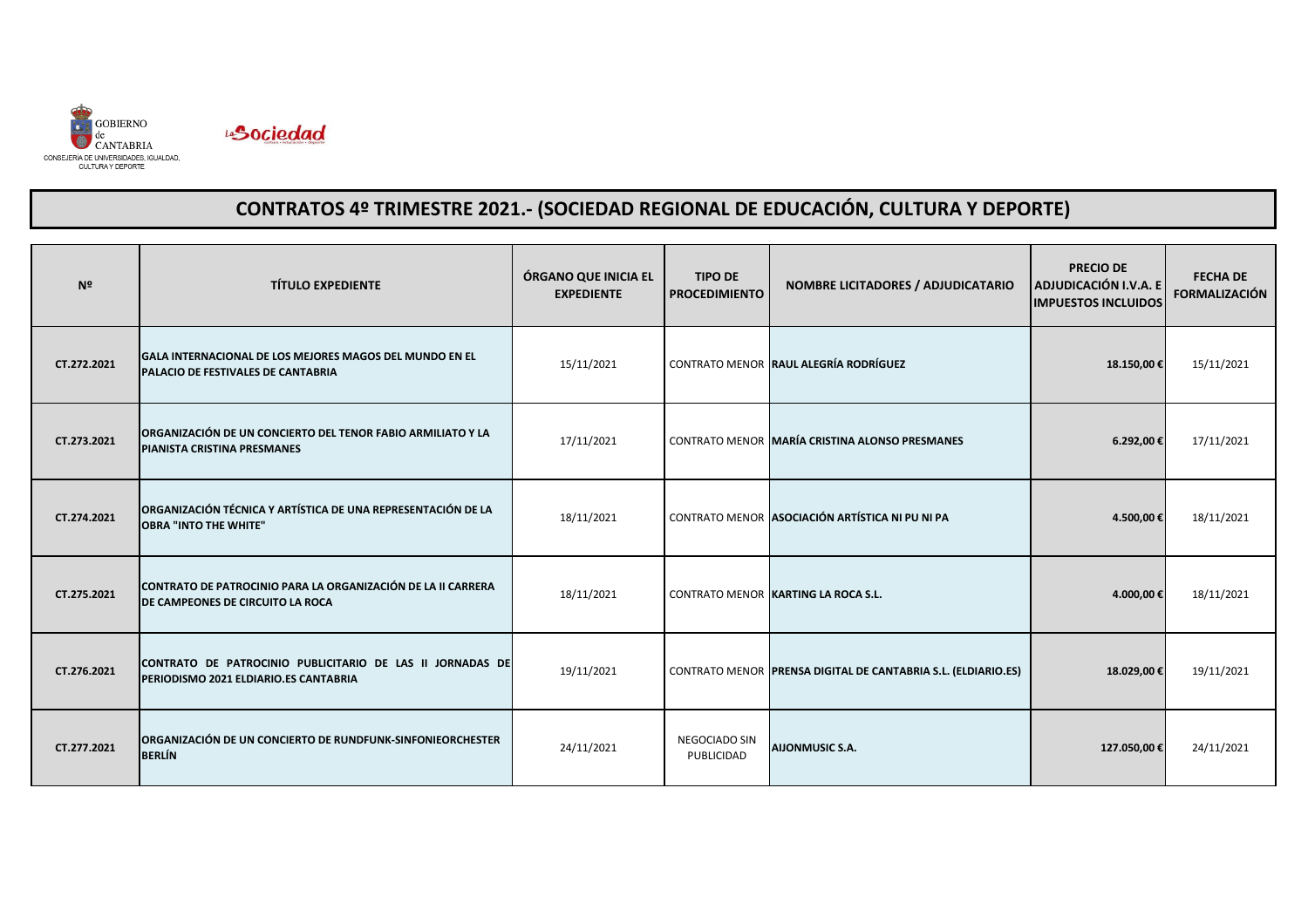



| N <sup>2</sup> | <b>TÍTULO EXPEDIENTE</b>                                                                                        | ÓRGANO QUE INICIA EL<br><b>EXPEDIENTE</b> | <b>TIPO DE</b><br><b>PROCEDIMIENTO</b> | NOMBRE LICITADORES / ADJUDICATARIO                   | <b>PRECIO DE</b><br>ADJUDICACIÓN I.V.A. E<br><b>IMPUESTOS INCLUIDOS</b> | <b>FECHA DE</b><br><b>FORMALIZACIÓN</b> |
|----------------|-----------------------------------------------------------------------------------------------------------------|-------------------------------------------|----------------------------------------|------------------------------------------------------|-------------------------------------------------------------------------|-----------------------------------------|
| CT.278.2021    | CONTRATO DE PATROCINIO O SPONSORING CON LA ASOCIACIÓN<br>DEPORTIVA BALONMANO PEREDA PARA LA TEMPORADA 2021/2022 | 24/11/2021                                |                                        | CONTRATO MENOR ASOCIACIÓN DEPORTIVA BALONMANO PEREDA | 13.700,00€                                                              | 24/11/2021                              |
| CT.279.2021    | ORGANIZACIÓN DEL RECITAL AUDIOVISUAL "WINTERREISE"                                                              | 24/11/2021                                |                                        | CONTRATO MENOR INÉS GARCÍA GÓMEZ                     | 4.537,50€                                                               | 24/11/2021                              |
| CT.280.2021    | ORGANIZACIÓN TÉCNICA Y ARTÍSTICA DE UNA REPRESENTACIÓN DE LA<br><b>OBRA "EL VIAJE A NINGUNA PARTE"</b>          | 24/11/2021                                | <b>CONTRATO MENOR PORTAL 71 S.L.</b>   |                                                      | 12.947,00€                                                              | 24/11/2021                              |
| CT.281.2021    | ORGANIZACIÓN TÉCNICA Y ARTÍSTICA DE UNA REPRESENTACIÓN DE LA<br><b>OBRA TEATRAL "CASANDRA"</b>                  | 24/11/2021                                |                                        | CONTRATO MENOR SANDRO CORDERO RIESGO                 | 1.452,00€                                                               | 24/11/2021                              |
| CT.282.2021    | ORGANIZACIÓN DEL TORNEO ASCENSO A FMS Y LA BATALLA DE<br><b>MAESTROS ESPAÑA</b>                                 | 24/11/2021                                |                                        | <b>CONTRATO MENOR THE URBAN ROOSTERS TECNOLGIES</b>  | 5.979,82€                                                               | 24/11/2021                              |
| CT.283.2021    | ANEXO A CONTRATO DE SERVICIOS DE LUDOTECA INFANTIL EN EL<br><b>PALACIO DE FESTIVALES DE CANTABRIA</b>           | 29/11/2021                                | <b>CONTRATO MENOR BRENES XXI S.L.</b>  |                                                      | 864,00€                                                                 | 29/11/2021                              |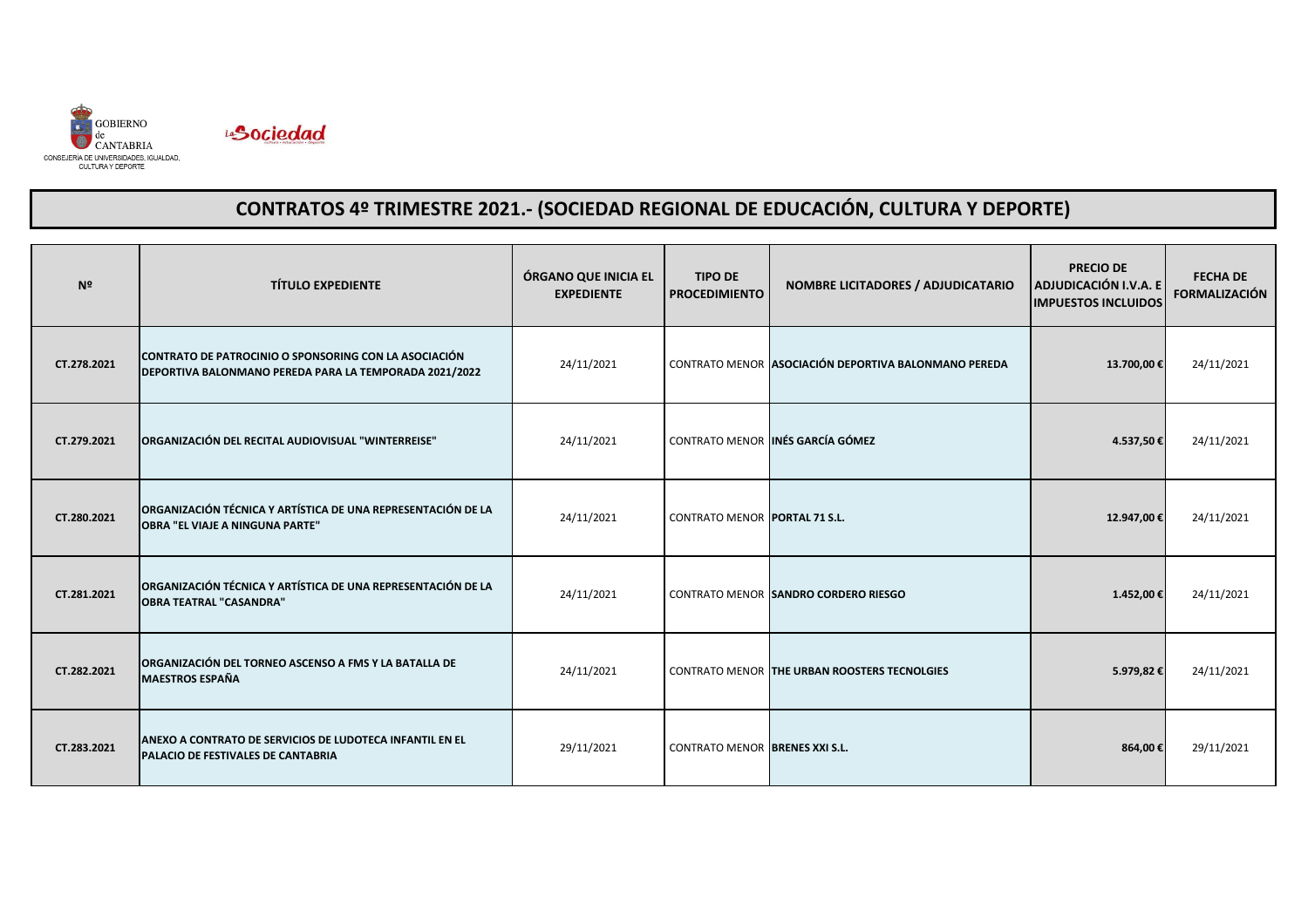



| N <sup>2</sup> | <b>TÍTULO EXPEDIENTE</b>                                                                                                                                                                                                                             | ÓRGANO QUE INICIA EL<br><b>EXPEDIENTE</b> | <b>TIPO DE</b><br><b>PROCEDIMIENTO</b>  | <b>NOMBRE LICITADORES / ADJUDICATARIO</b>             | <b>PRECIO DE</b><br>ADJUDICACIÓN I.V.A. E<br><b>IMPUESTOS INCLUIDOS</b> | <b>FECHA DE</b><br><b>FORMALIZACIÓN</b> |
|----------------|------------------------------------------------------------------------------------------------------------------------------------------------------------------------------------------------------------------------------------------------------|-------------------------------------------|-----------------------------------------|-------------------------------------------------------|-------------------------------------------------------------------------|-----------------------------------------|
| CT.284.2021    | PROMOCIÓN DE ACTIVIDADES CULTURALES, ARTÍSTICAS Y DEPORTIVAS<br><b>IDESARROLLADAS POR LA SRECD MEDIANTE DIFUSIÓN PUBLICITARIA E</b><br><b>IINFORMATIVA</b>                                                                                           | 30/11/2021                                |                                         | CONTRATO MENOR ON MEDIA NEWS S.L (GENTE EN CANTABRIA) | 4.578,64€                                                               | 30/11/2021                              |
| CT.285.2021    | PATROCINIO PUBLICITARIO DE LA VUELTA CICLISTA ESPAÑA MASTER 2022                                                                                                                                                                                     | 30/11/2021                                | <b>CONTRATO MENOR TRUEBA SPORT S.L.</b> |                                                       | 9.000,00€                                                               | 30/11/2021                              |
| CT.286.2021    | PATROCINIO PUBLICITARIO PARA LA ORGANIZACIÓN DEL IV STAGE JUDO<br><b>SUANCES 2021</b>                                                                                                                                                                | 02/12/2021                                |                                         | CONTRATO MENOR JUDO CLUB SUANCES                      | 2.500,00€                                                               | 02/12/2021                              |
| CT.287.2021    | CONTRATO DE PATROCINIO PUBLICITARIO ENTRE LA ASOCIACIÓN<br>CULTURAL Y JUVENIL RELINCHU Y LA SOCIEDAD REGIONAL DE<br>EDUCACIÓN, CULTURA Y DEPORTE S.L. PARA LA ORGANIZACIÓN DEL<br>TORNEO DE BOLO PALMA DE AFICIONADOS "PUEBLOS DE CANTABRIA"<br>2021 | 07/12/2021                                |                                         | CONTRATO MENOR ASOCIACIÓN CULTURAL RELINCHU           | 484,00€                                                                 | 07/12/2021                              |
| CT.288.2021    | <b>CONTRATO DE PATROCINIO CON EL INDEPENDIENTE RUGBY CLUB</b><br><b>DURANTE LA TEMPORADA 2021/2022</b>                                                                                                                                               | 07/12/2021                                |                                         | <b>CONTRATO MENOR INDEPENDIENTE RUGBY CLUB</b>        | 18.150,00€                                                              | 07/12/2021                              |
| CT.289.2021    | ORGANIZACIÓN TÉCNICA Y ARTÍSTICA DE UNA REPRESENTACIÓN DE LA<br><b>OBRA "LA CASA DE LOS ESPÍRITUS"</b>                                                                                                                                               | 07/12/2021                                | <b>NEGOCIADO SIN</b><br>PUBLICIDAD      | SERVEIS DE L'ESPECTACLE FOCUS S.A.                    | 21.296,00€                                                              | 07/12/2021                              |